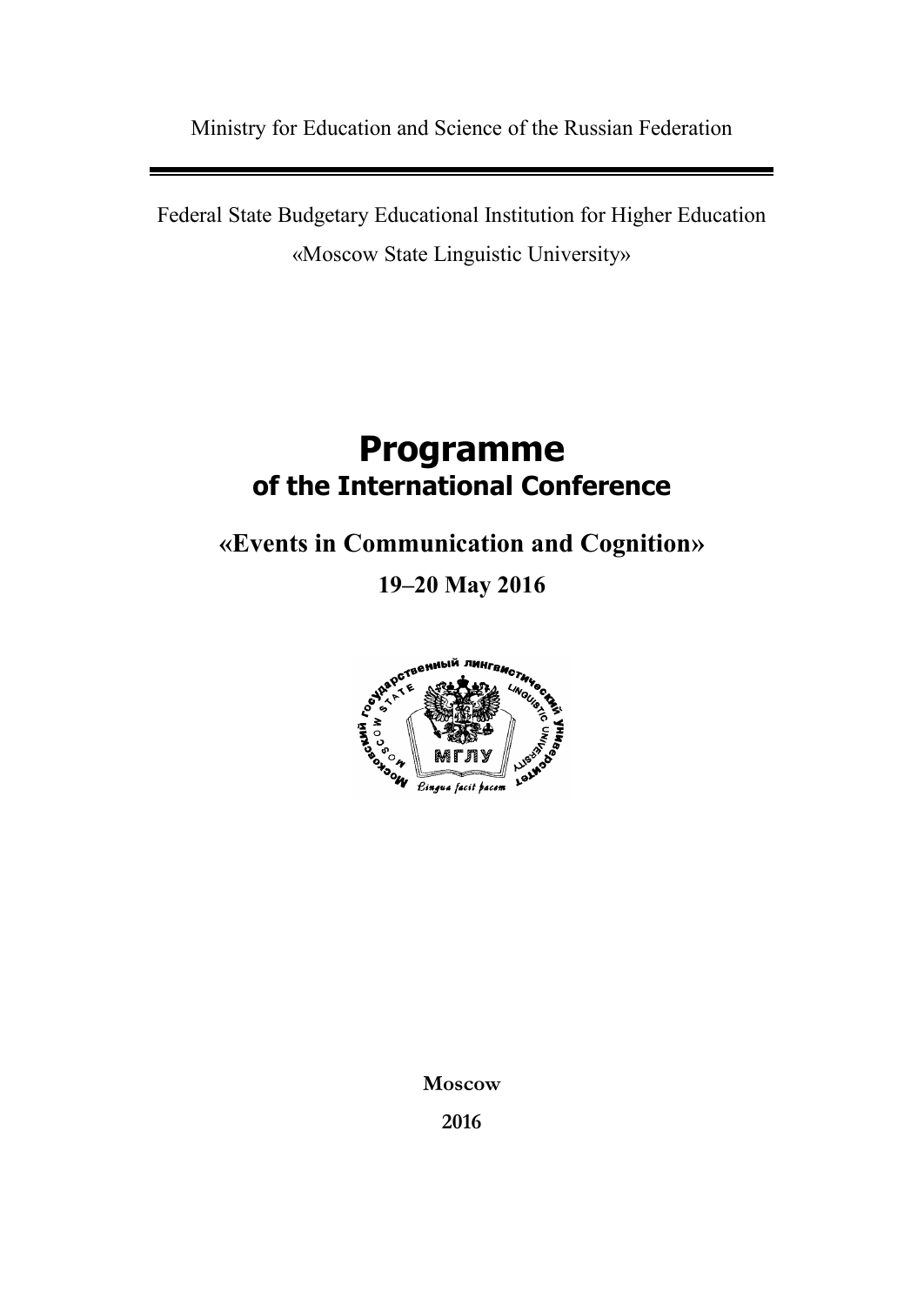# **Advisory Committee**

**Igor V. Manokhin,** Rector of MSLU**,** Ph.D. Chair

**A. J. Cienki,** Prof., Ph.D.

**V. Z. Demiankov,** Prof., Dr.

**I. A. Guseinova,** Assist. Prof., Dr.

**O. K. Iriskhanova,** Prof., Dr.

# **Organizing Committee**

I. V. MANOKHIN, Rector of MSLU (Chair);

I. A. GUSEINOVA, Vice-Rector for Education and Research (Vice-Chair);

O. K. IRISKHANOVA, Director of the Centre for Socio-Cognitive Studies of Discourse  $(SCoDis)^1$  $(SCoDis)^1$  (Vice-Chair);

I. A. KRAEVA, Dean of the Faculty of Humanities and Applied Sciences;

G. B. VORONINA, Dean of the Faculty of the German Language;

T. P. ILYINA, Dean of the Faculty of the French Language;

I. V. MATUSHIN, Dean of the Faculty of Translation and Interpretation;

M. V. TOMSKAYA, Director of the Gender Laboratory (Conference Secretary);

E. I. KARPENKO, Vice-Director of the PoliMod Laboratory.

<span id="page-1-0"></span><sup>&</sup>lt;sup>1</sup> The conference is organized by SCoDis and supported by RScF (grant № 14-48-00067)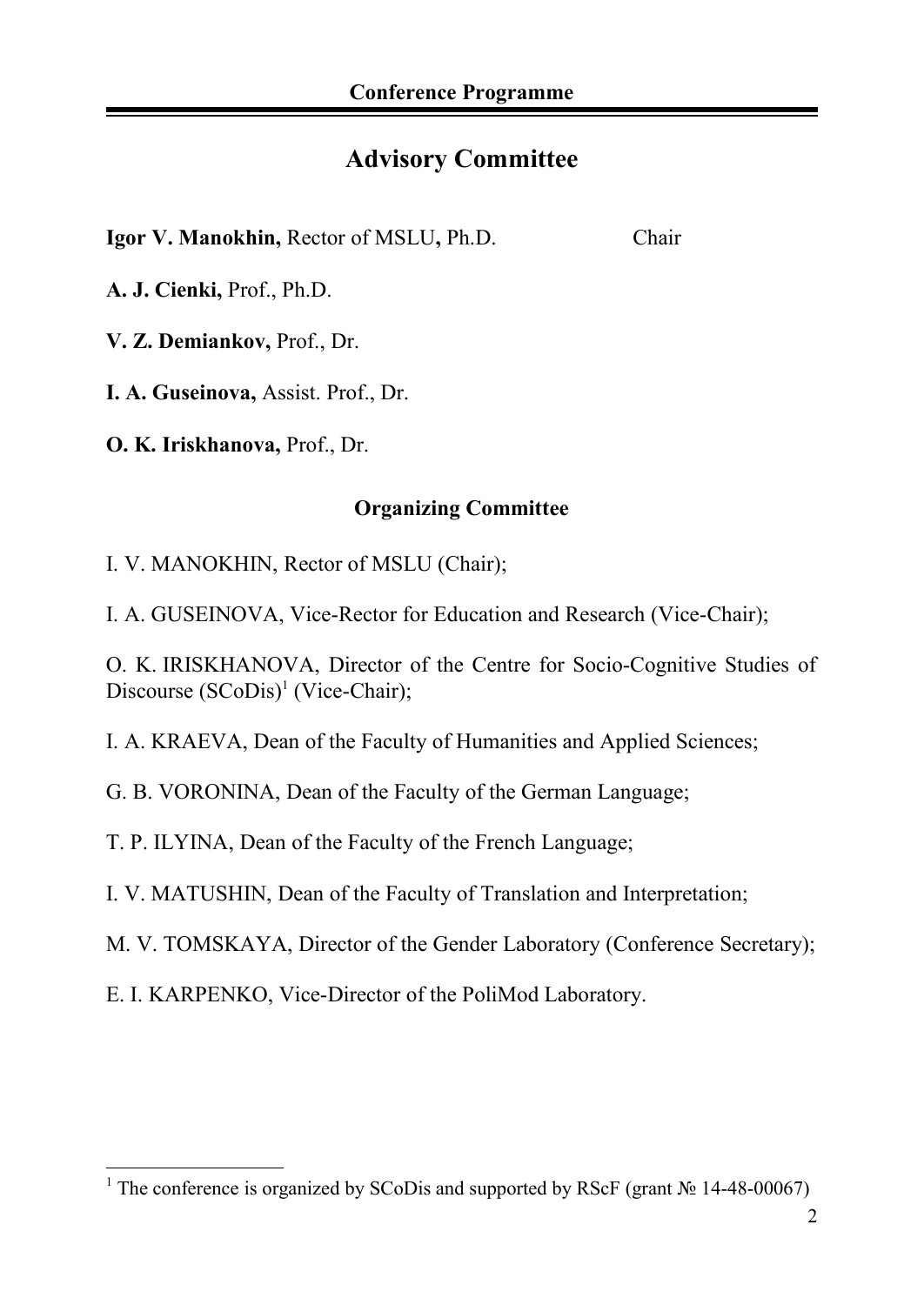#### **THURSDAY, MAY 19**

- **08.30–09.30** Registration of the participants
- **09.30–09.50** Opening ceremony (Ostozhenka, 38, The Assembly Hall) Welcoming address:

**Igor V. Manokhin,** Rector of MSLU

**Valery Z. Demiankov,** Vice-Director of the Institute of Linguistics of the Russian Academy of Sciences

**Innara A. Guseinova,** Vice-Rector for Education and Research of MSLU

#### **PLENARY SESSION**

- **09.50–10.15** Professor Dr. **Vera I. Zabotkina** (RSUH, Moscow) *Representation of cultural events in mental models and discourse*
- **10.15–10.40** Professor Dr. **Valery Z. Demiankov** (Institute of Linguistics, RAS, Moscow) *On multidisciplinary research of events*
- **10.40–11.05** Assistant Professor Dr. **Innara A. Guseinova** (MSLU, Moscow) *Means of verbalizing events in contemporary Russian retro crime stories*
- **11.05–11.30** Coffee Break
- **11.30–11.55** Professor **Laura Janda**, Ph.D. (UIT The Arctic University of Norway, Tromsø, Norway) *The classification of event structures in Russian*
- **11.55–12.20** Professor Dr. **Ekaterina V. Rakhilina** (HSE University, Moscow) *Towards a typology of falling events*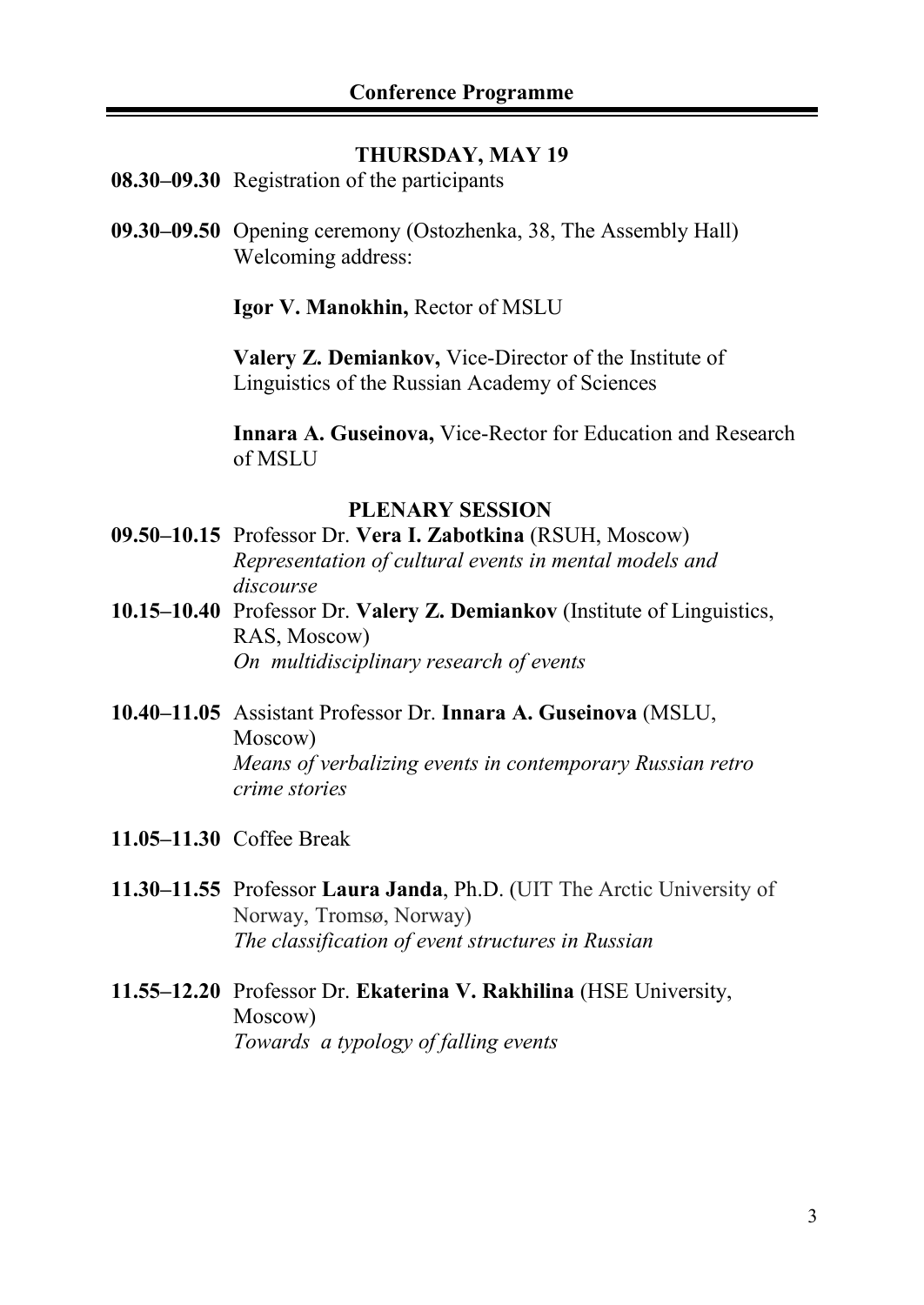# **Conference Programme**

- **12.20–12.45** Professor Dr. **Rodmonga K. Potapova**, Full Member of the International Academy of Informatics (MSLU, Moscow) *Perceptual-auditory divergence in the evaluation of emotionalmodal states of foreign language communication partner*
- **12.45–13.10** Professor **Irene Mittelberg**, Ph.D. (Aachen University, Aachen, Germany) *Multimodal speech events: Jakobsonian perspectives on their metonymic and multifunctional nature*
- **13.10–14.15** Lunch
- **14.15- 15.45** Sessions
- **15.45–16.15** Coffee Break
- **16.15–17.45** Sessions
- **18.00–19.00** Professor **James Pustejovsky,** Ph.D. (Brandeis University in Waltham, Massachusetts, United States) (teleconference lecture, Ostozhenka, 38, Room 64)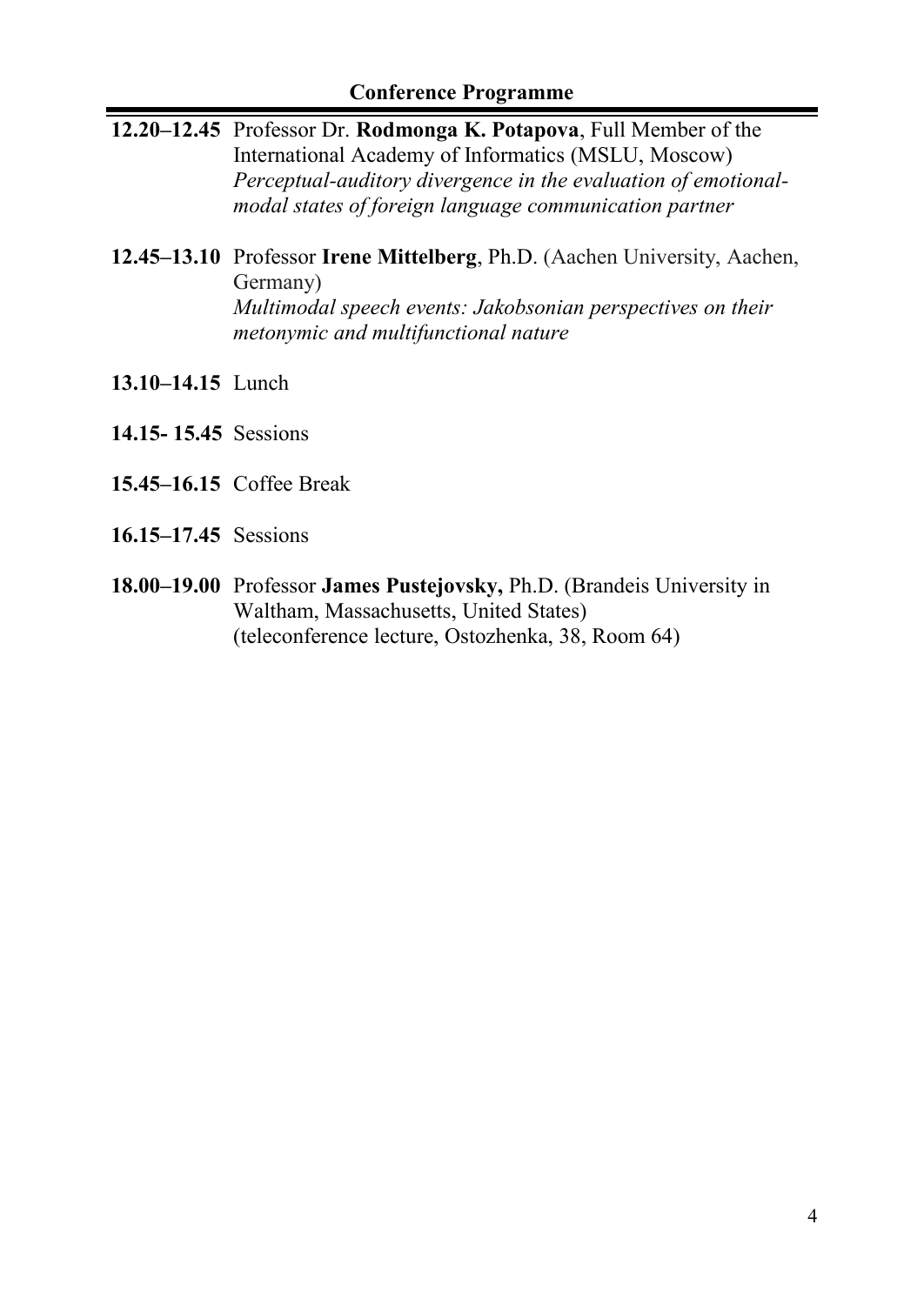### **FRIDAY, MAY 20**

### **PLENARY SESSION**

- **09.30–09.55** Professor Dr. **Grigory E. Kreidlin** (RSUH, Moscow) *Gait – a word and a gesture*
- **09.55–10.20** Professor Dr. **Andrey A. Kibrik** (Institute of Linguistics, Russian Academy of Sciences, MSU, Moscow) Assistant Professor **Olga V. Fedorova**, Ph.D. (MSU, RANEPA, Moscow). *Discourse event structure: the effect of visual stimuli structure*
- **10.20–10.45** Professor **Cornelia Müller,** Dr. habil. (European University Viadrina, Frankfurt (Oder), Germany) *Gestures as motion events. Embodied grounding of aspectual event construal*
- **10.45–11.15** Coffee Break
- **11.15–11.40** Professor **Alan Cienki,** Ph.D. (Vrije Universiteit Amsterdam, the Netherlands; MSLU, Moscow) *Qualities of event construal in speech and gesture: aspect and tense*
- **11.40–12.05** Assistant Professor **Dominique Boutet**, Ph.D. (LIAS/IMM (EHESS & CNRS), Université d'Evry-Val-d'Essonne, Evry, France) Professor **Aliyah Morgenstern**, Dr. habil (University New Sorbonne, France) *Grammatical aspect and gesture in French: Reenacting past events*
- **12.05–12.30** Professor Dr. **Olga K. Iriskhanova** (MSLU, Moscow) *Events in speech and gesture: Do Russians like boundaries?*
- **12.30–13.30** Lunch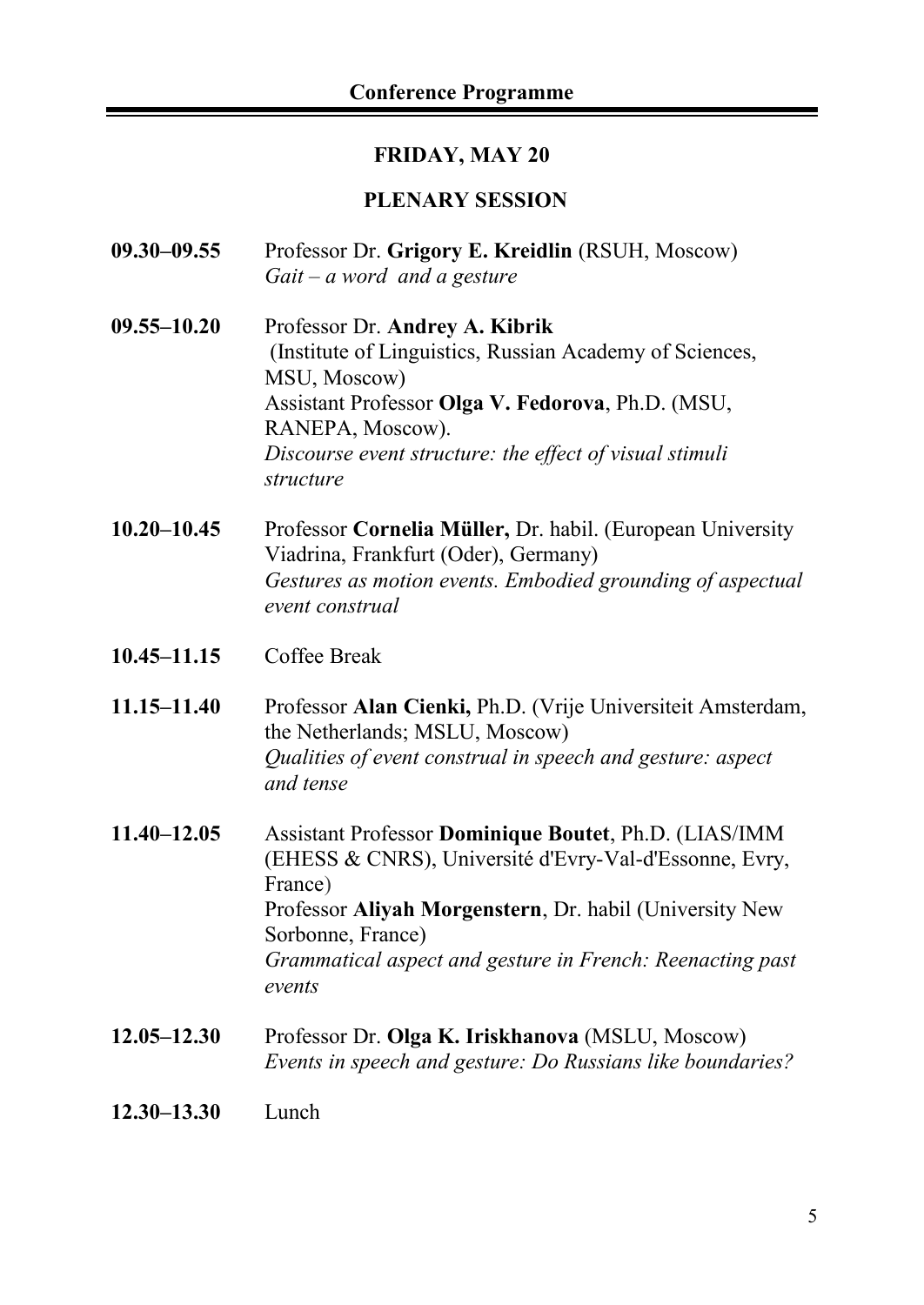| <b>Conference Programme</b> |                                                         |  |
|-----------------------------|---------------------------------------------------------|--|
| $13.30 - 15.00$             | <b>Sessions</b>                                         |  |
| $15.00 - 15.30$             | Coffee Break                                            |  |
| $15.30 - 17.00$             | <b>Sessions</b>                                         |  |
| 17.15                       | Plenary Session. Conference Closing (The Assembly Hall) |  |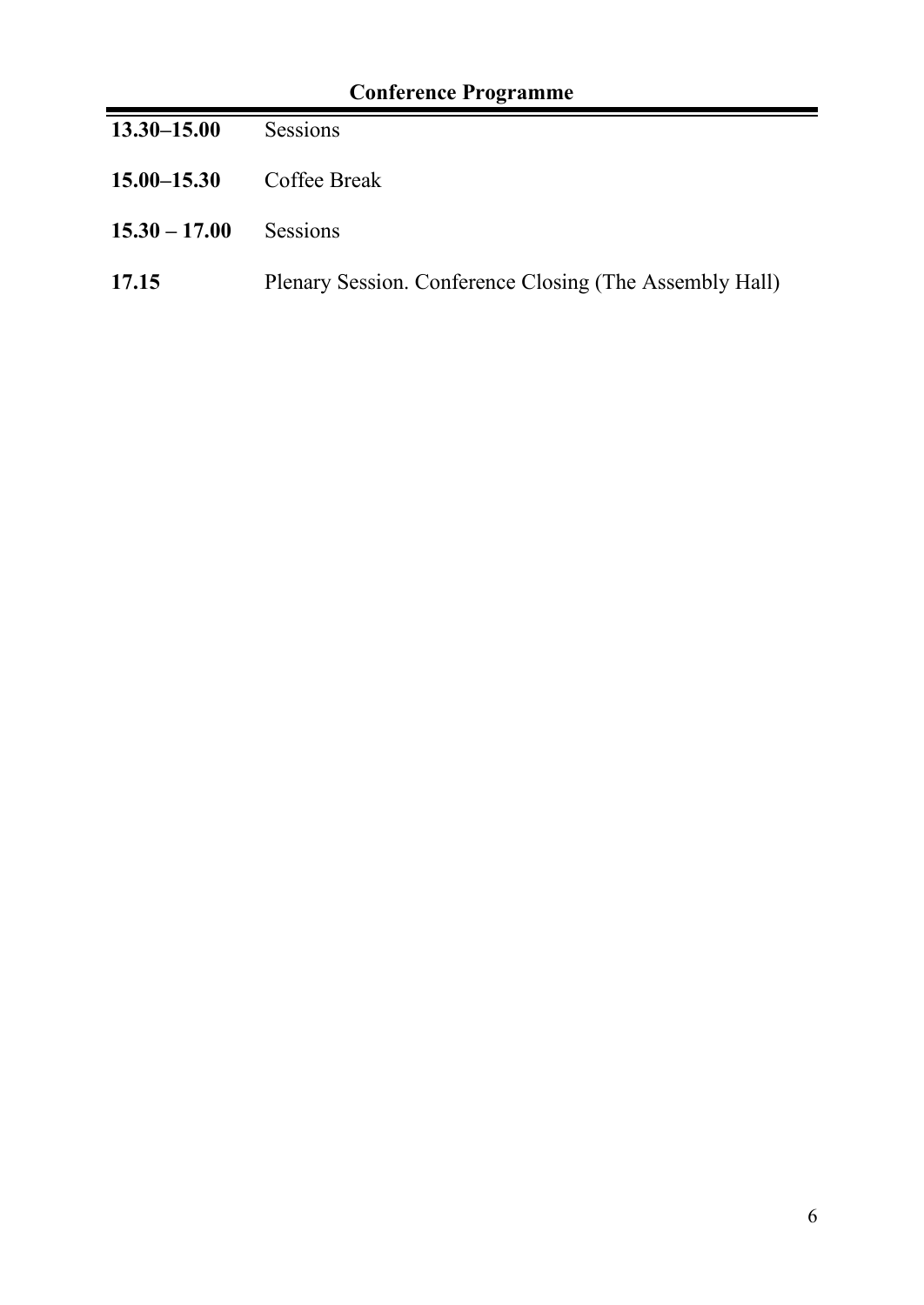### **THURSDAY, MAY 19**

# **SESSIONS[2](#page-6-0)**

Session 1 – Room 61 Session 2 – The Assembly Hall Session 3 – Room 205 (1) Centre of German Language and Culture Session 4 – Room 63 Session 5 – Room 509

# **SESSION 1 Events Across Languages and Cultures** (Room 61)

| <b>Chairs:</b> | Professor Dr. L. A. Nozdrina,  |
|----------------|--------------------------------|
|                | Professor G. M. Fadeeva, Ph.D. |
|                |                                |

**14.15–15.45 Ludmila A. Nozdrina,** Prof., Dr. *Perception of nature in different languages and contexts*

# **Tatyana I. Shevchenko,** Prof.**,** Dr.  *The cognitive integration of phonetics and phonology (implications for L2 teaching)*

# **Galina M. Fadeeva,** Prof.**,** Ph.D. *The German President's Christmas message as a media event*

**Natalya V. Lyubimova,** Prof., Ph.D. *Eventfulness of Alpine texts as a constituent category of genre*

Discussion

# **15.45–16.15** Coffee Break

<span id="page-6-0"></span><sup>&</sup>lt;sup>2</sup>Presenters will be given 15 minutes for the talk (+ 5 min. for Q&A) along with a joint 10-minute discussion at the end of the session.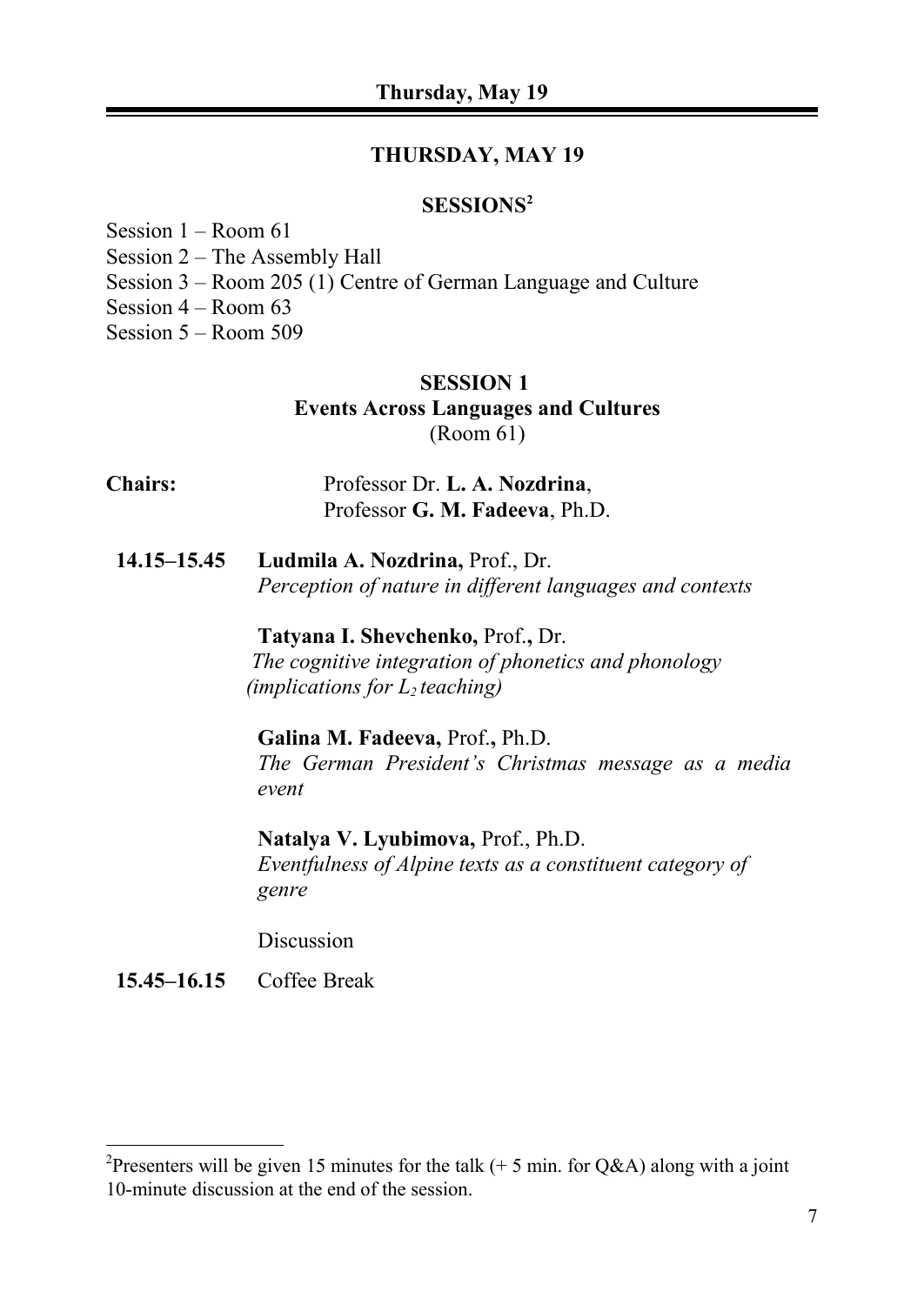| 16.15-17.45 | Maria A. Tariverdiyeva, Prof., Dr.<br>The representation of events in the linguistic tradition                                                                         |
|-------------|------------------------------------------------------------------------------------------------------------------------------------------------------------------------|
|             | Sergey B. Koposhylko, Assistant Prof.<br>How the SELF-TALK technique enhances second language<br>acquisition                                                           |
|             | Alla V. Anishenko, Assistant Prof., Ph.D.<br>Factors determining success of communicative events in the<br>context of second university degree training in linguistics |
|             | Svetlana L. Kliminskaya, Assistant Prof., Ph.D.<br>A cognitive event in context of sustainable development                                                             |
|             | Discussion                                                                                                                                                             |
| 18.00-19.00 | Plenary lecture by Professor James Pustejovsky, Ph.D.,<br>Brandeis University in Waltham, Massachusetts, United States<br>(teleconference, Ostozhenka, 38, Room 64)    |
|             | <b>SESSION 2</b><br><b>Events in Different Types of Discourse</b><br>(The Assembly Hall)                                                                               |
| Chairs:     | Professor Dr. O.V. Kulikova,<br>Professor Dr. E.Y.Ilyinova                                                                                                             |
| 14.15-15.45 | Elena Y. Ilyinova, Prof., Dr.<br>News reports: mental correlates of events and media<br>representation                                                                 |
|             | Olga V. Kulikova, Prof., Dr.<br>Argumentation as a means of discursively representing a<br>chain of events                                                             |
|             | Ludmila I. Grishaeva, Prof., Dr.<br>Means of representing media events in media discourse                                                                              |
|             | Natalya Y. Sorokoletova, Assistant Prof., Ph.D.                                                                                                                        |

*Congratulation as a communicative event in political discourse*

Discussion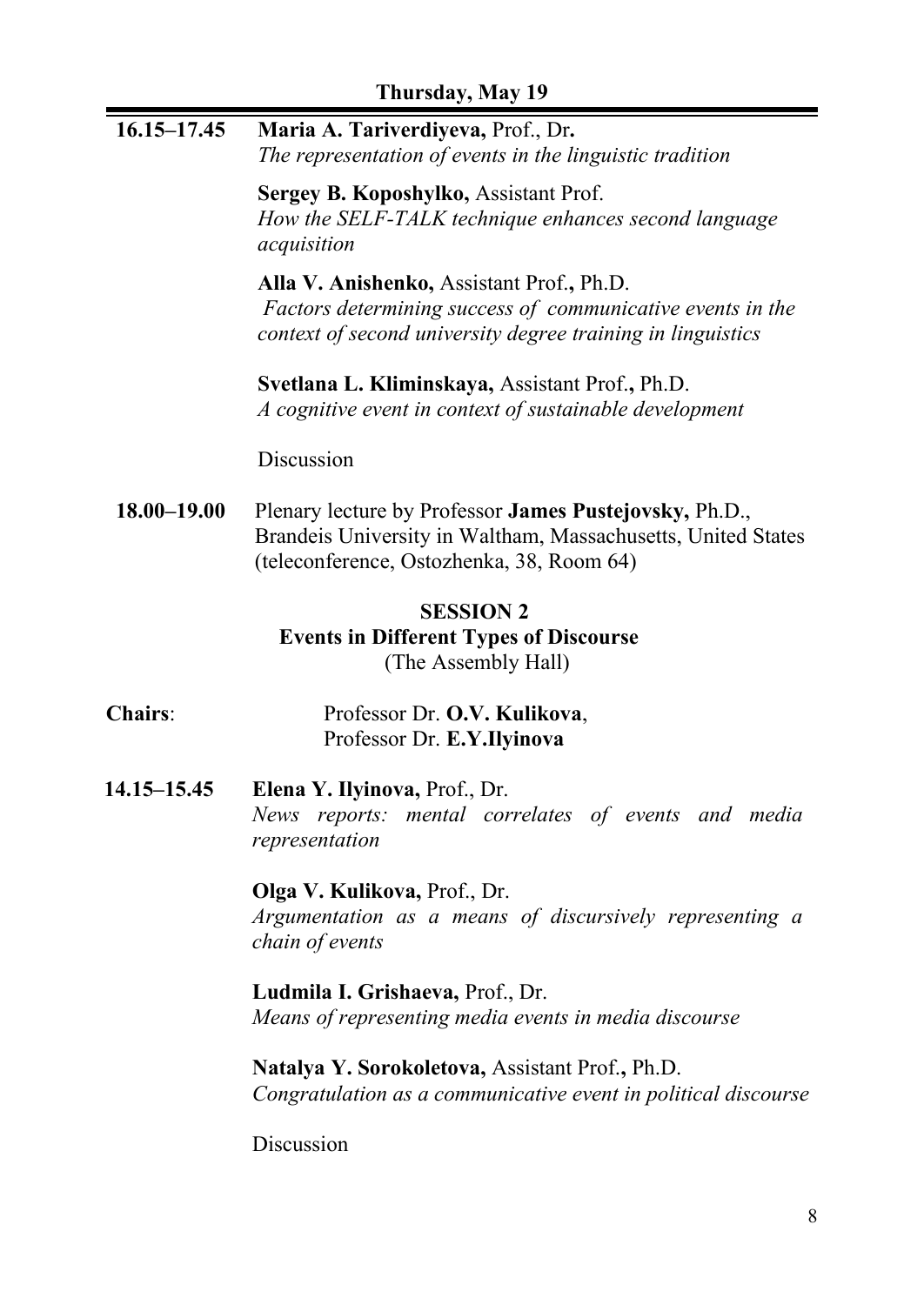# **15.45–16.15** Coffee Break

**16.15–17.45 Svetlana A. Andreeva,** Prof.**,** Ph.D. *Poetic refraction of events as a key to a poetic view of the world*

> **Yulia N. Sdobnova,** Ph.D. *Representing events in institutionalized communication: discursive practices of the French Armed Forces*

**Victoria S. Tabakova,** Ph.D. student *Intercultural aspects of combat sport discourse*

**Ezeh A. Onyeka,** Ph.D. student *Communicative mitigation as one of the outcomes of defocusing in directive speech acts*

#### **Anna S. Belogolova,** MA student

*Cognitive linguistic and pragmatic aspects of how «international conflict» events are modeled in Anglo-American mass-media*

Discussion

#### **18.00–19.00**

Plenary lecture by Professor **James Pustejovsky,** Ph.D., Brandeis University in Waltham, Massachusetts, United States (teleconference, Ostozhenka, 38, Room 64)

# **SESSION 3 Lexical Dimension of Events**

(Room 205 (1) – Centre of German Language and Culture)

- **Chairs**: Professor Dr. **E.E. Golubkova**, Assistant Professor **E. I. Karpenko**, Ph.D.
- **14.15–15.45 Ekaterina E. Golubkova,** Prof., Dr. *Precedent events through the prism of a precedent name (as exemplified in English, German and Portuguese)*

**Elena I. Karpenko,** Assistant Prof.**,** Ph.D. *The name as an event (propositions in the semantics of Biblical expressions)*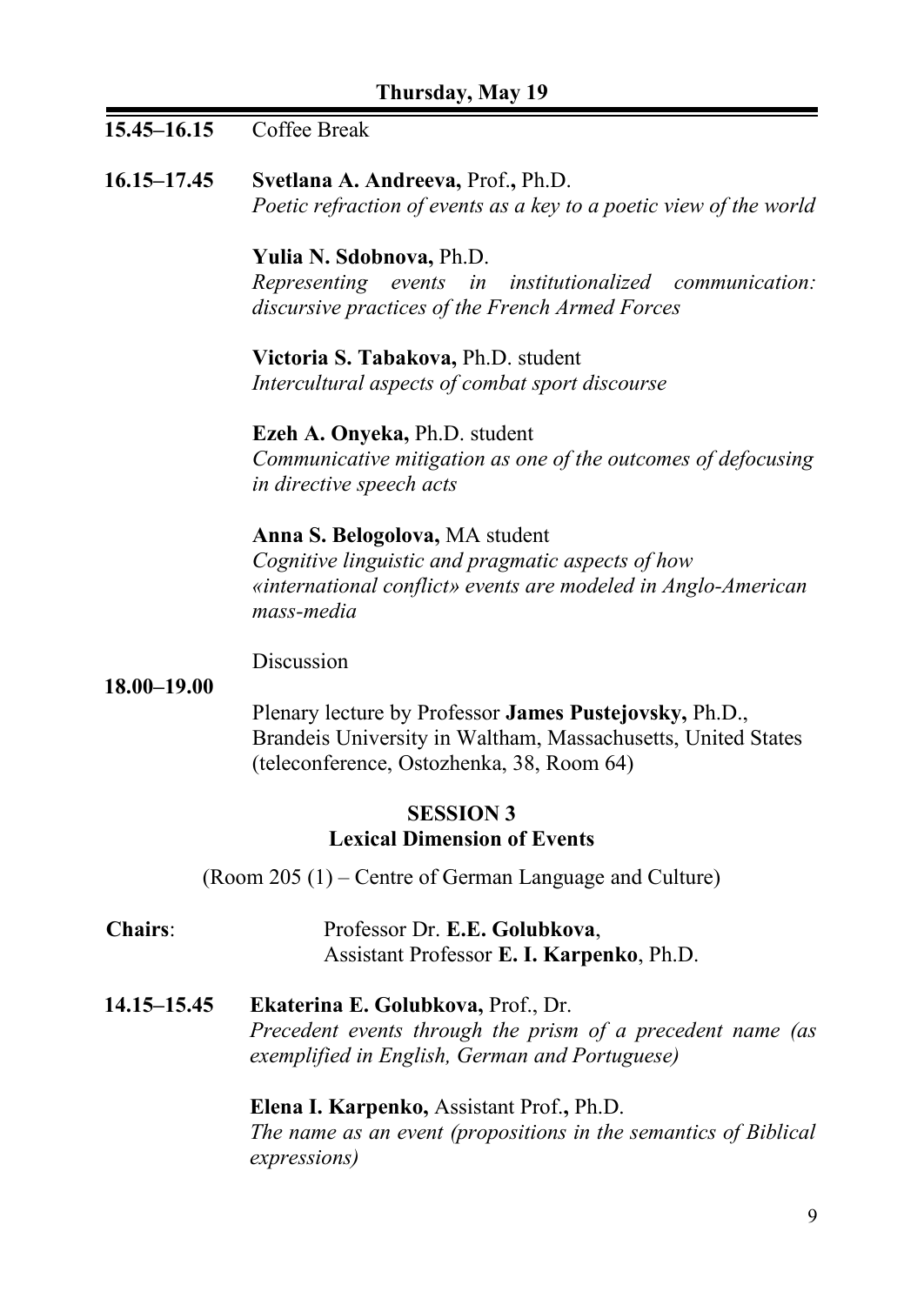#### **Elena F. Kosichenko,** Assistant Prof.**,** Ph.D.

*Personal names in narrative discourse and linguistic consciousness*

#### **Elena V. Ryzhkina,** Assistant Prof.**,** Ph.D.

*The role of phraseology in the formation of discourse as a communicative event*

Discussion

- **15.45–16.15** Coffee Break
- **16.15–17.45 Olga V. Evtushenko,** Assistant Prof.**,** Dr. **Ba Yusing**, Ph.D. student *The typology of verbal and cognitive schemes underlying the creation of words*

**Angelina V. Vereshagina,** Assistant Prof.**,** Ph.D. *The representation of events from the Bible in Russian and French phraseological units derived from personal names*

**Elena N. Tsvetaeva,** Assistant Prof.**,** Ph.D. *«Opening the door» phraseologically as a mental and verbal phenomenon*

**Alexey I. Lyzlov,** Assistant Prof.**,** Ph.D. *Representation of the event GAME in English proverbs and phraseological units*

**Discussion** 

**18.00 – 19.00** Plenary lecture by Professor **James Pustejovsky,** Ph.D., Brandeis University in Waltham, Massachusetts, United States (teleconference, Ostozhenka, 38, Room 64)

# **SESSION 4 Typology and Structure of Events** (Room 63)

**Chairs**: Professor Dr., Leading Researcher **K.Y. Seagal**, Professor Dr. **D. B. Nikulcheva**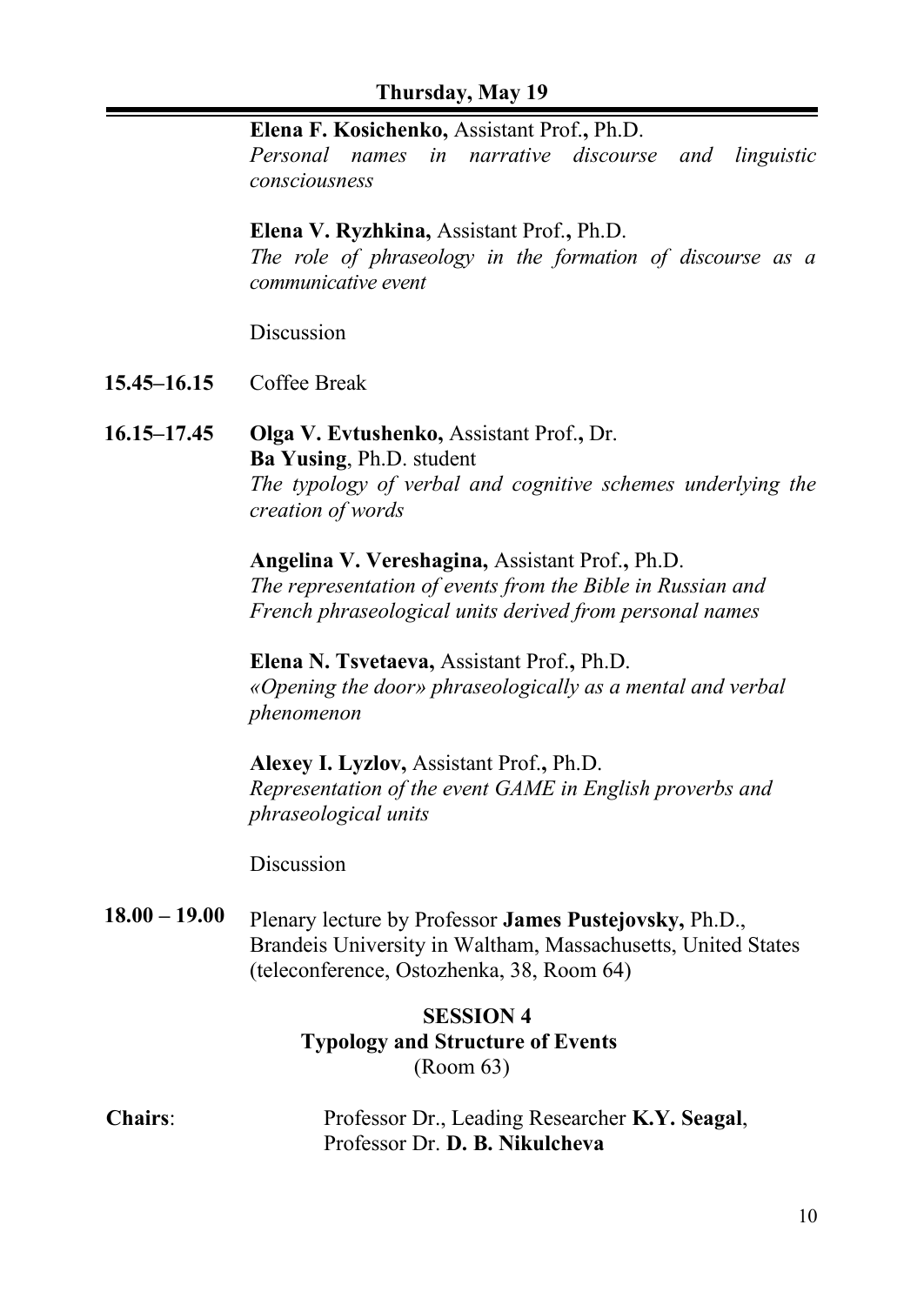| $14.30 - 16.00$ | Dina B. Nikulcheva, Prof., Dr., Principal Researcher                                                                          |
|-----------------|-------------------------------------------------------------------------------------------------------------------------------|
|                 | The structuring of communicative events as an instrument for                                                                  |
|                 | contrasting cross-cultural pragmatics in the Danish project                                                                   |
|                 | "Global English for Business Communication"                                                                                   |
|                 | Kirill Y. Seagal, Prof., Dr.                                                                                                  |
|                 | Locus of the event in the mirror of punctuation                                                                               |
|                 |                                                                                                                               |
|                 | Nadezhda M. Yuryeva, Prof., Dr., Leading Researcher                                                                           |
|                 | The structure of event in children's oral story-telling                                                                       |
|                 | Tatyana S. Sorokina, Prof., Dr.                                                                                               |
|                 | The subconcept «event» and linguistic view of the world                                                                       |
|                 |                                                                                                                               |
|                 | Ekaterina Y. Khrisonupolo, Ph. D.                                                                                             |
|                 | Linguistic representation of a future event in dialogue: the case<br>of predications with will in English conditional clauses |
|                 |                                                                                                                               |
|                 | Discussion                                                                                                                    |
| 15.45 - 16.15   | Coffee Break                                                                                                                  |
| 16.15–17.45     | Anna V. Pavlova, Assistant Prof., Ph.D.                                                                                       |
|                 | Stative categorization of events in modern English                                                                            |
|                 |                                                                                                                               |
|                 | Ekaterina A. Popova, Ph.D.                                                                                                    |
|                 | The circumstances and the problem of informative adequacy                                                                     |
|                 | Ksenya S. Kemova                                                                                                              |
|                 | Predicative constructions with non-finite forms as a means of                                                                 |
|                 | information compression in modern English                                                                                     |
|                 |                                                                                                                               |
|                 | Evgenia A. Popova<br>The category of plurality as a marker of event perception in                                             |
|                 | the Spanish and Russian languages                                                                                             |
|                 |                                                                                                                               |
|                 | Discussion                                                                                                                    |
| $18.00 - 19.00$ | Plenary lecture by Professor James Pustejovsky, Ph.D.,                                                                        |
|                 | Brandeis University in Waltham, Massachusetts, United States                                                                  |
|                 | (teleconference, Ostozhenka, 38, Room 64)                                                                                     |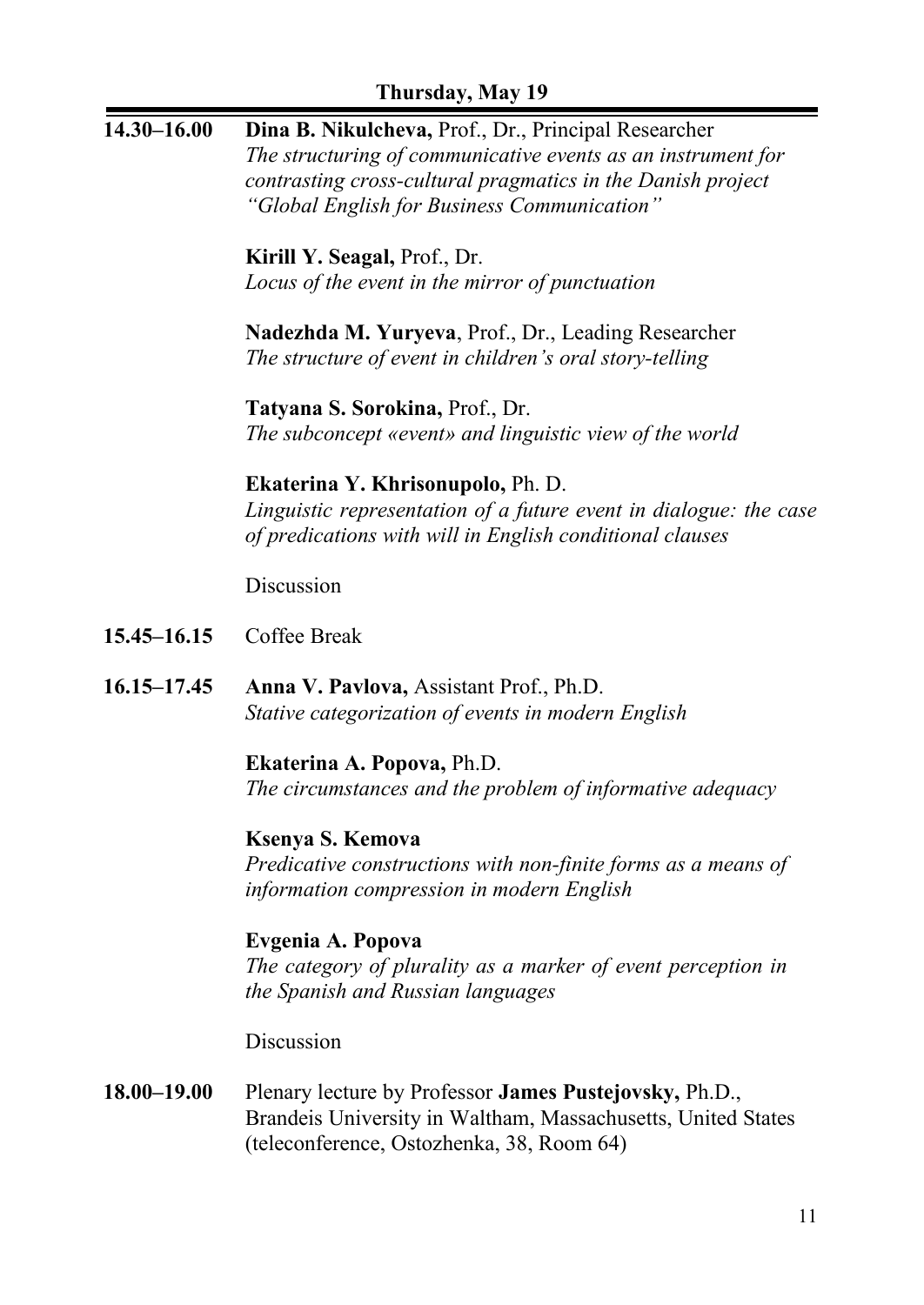# **SESSION 5 Events Across Modalities** (Room 509)

**Chairs**: Professor **N.B. Tsybulya**, Ph.D., Assistant Professor **N. Richter**, Ph.D.

**14.15–15.45 Nadezhda B. Tsybulya,** Prof., Ph.D. *The correlation between gestures, prosody and the meaning of words*

#### **Nicole Richter,** Assistant Prof., Ph.D.

*Accentuation phenomena in questions and what they can tell us about (possible?) replies*

#### **Lilya R. Komalova,** Ph.D., Senior Researcher

*Verbalization and auditory perception of communicative acts of aggression*

#### **Grigory B. Blinnikov**

*Adjectival representation of sound intensity in the Italian language*

Discussion

- **15.45–16.15** Coffee Break
- **16.15–17.45 Irina V. Blinnikova,** Assistant Professor, Ph.D. **Anna I. Izmalkova,** Senior Researcher

*The influence of spatial position, frequency and emotional valence of test stimuli on the results and on eye movement characteristics during visual search*

**Anna I. Izmalkova** Senior Researcher **Irina V. Blinnikova,** Assistant Professor, Ph.D. **Sofia A. Kirsanova,** BA student *Eye movements in reading and word recognition in English as a foreign language*

#### **Anastasia Y. Khakhaleva**

*Multimodal means of presenting communicative events in Internet discourse*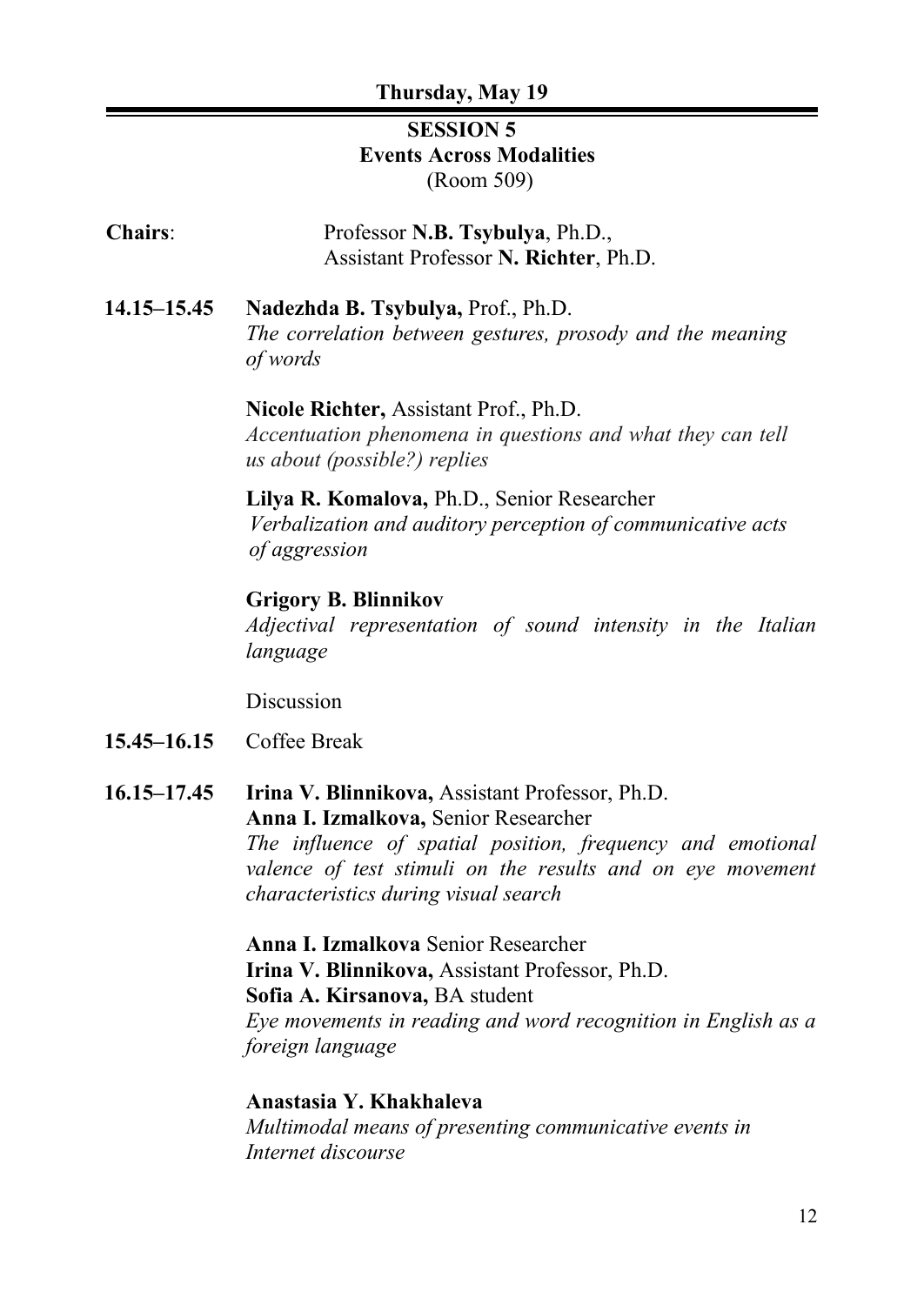# **Ksenia A. Tsvetkova**

*A comparative multimodal discourse analysis of institutional web-pages*

# **Alina P. Guseva**

*Multimodality in modern experimental literature*

Discussion

**18.00–19.00** Plenary lecture by Professor **James Pustejovsky,** Ph.D., Brandeis University in Waltham, Massachusetts, United States (teleconference, Ostozhenka, 38, Room 64)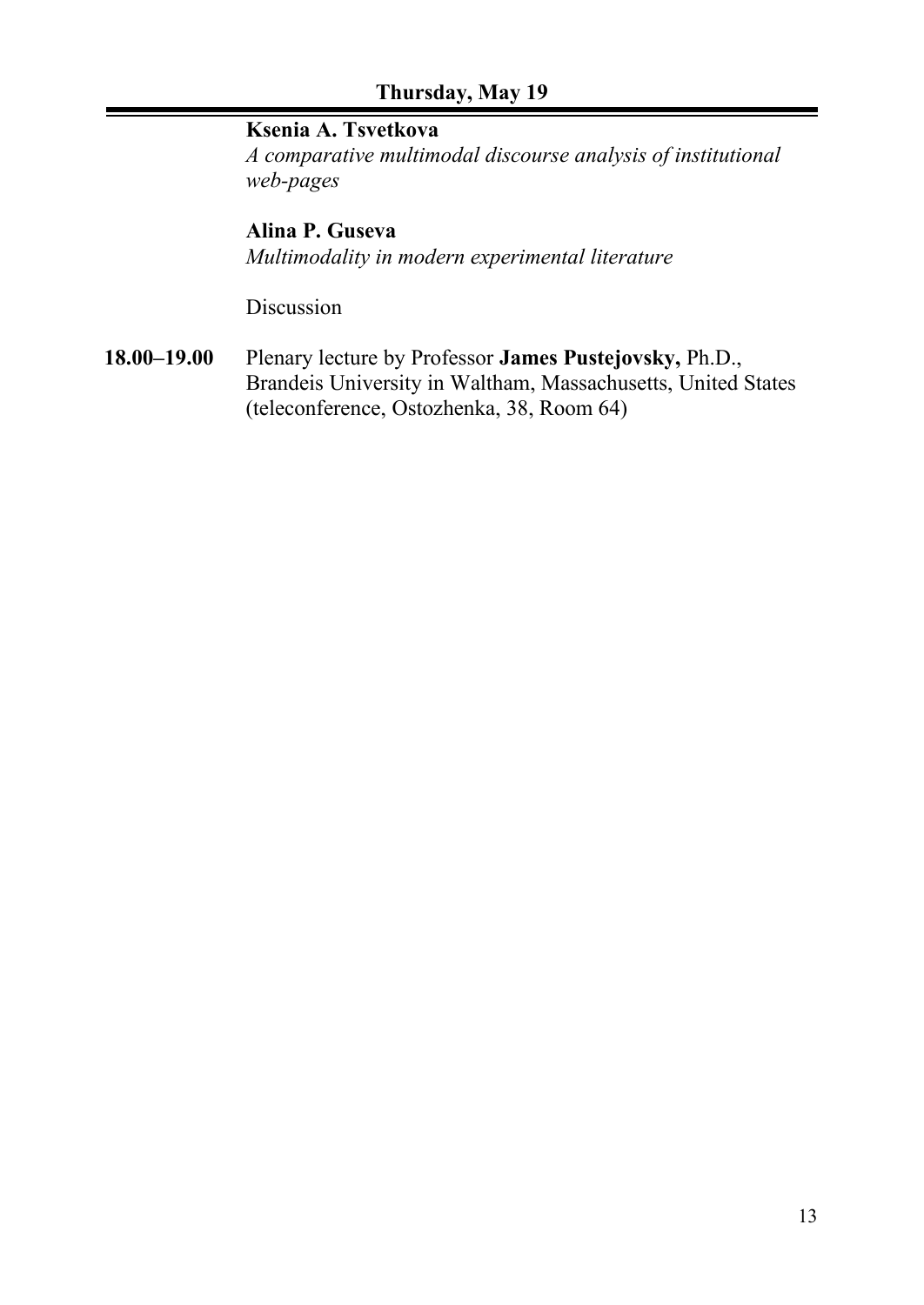# **Friday, May 20**

#### **SESSIONS**

Session 1 – Room 61 Session 2 – The Assembly Hall Session 3 – Room 205 (1) Centre of German Language and Culture Session 4 – Room 63 Session 5 – Room 509

# **SESSION 1 Events Across Languages and Culture** Room 61

**Chairs:** Assistant Professor **K. V. Golubina,** Ph.D. Professor **I. K. Seskutova,** Ph.D.

**13.30–15.00 Natalia D. Tokareva,** Prof., Ph.D.  *Linguistic strategies in the expression of group-shared attitudes in the run-up to major political events (as exemplified in the British press)*

> **Ksenia V. Golubina,** Assistant Prof., Ph.D. *Less is more: the contemporary American short story as a hybrid of several genres*

**Irina K. Seskutova,** Assistant Prof.**,** Ph.D. *Events in the US political discourse: the issues of meaning construction* 

**Maria S. Golikova** *How the communication process in the «fidelity events» underwent a transformation in late antiquity*

Discussion

**15.00–15.30** Coffee Break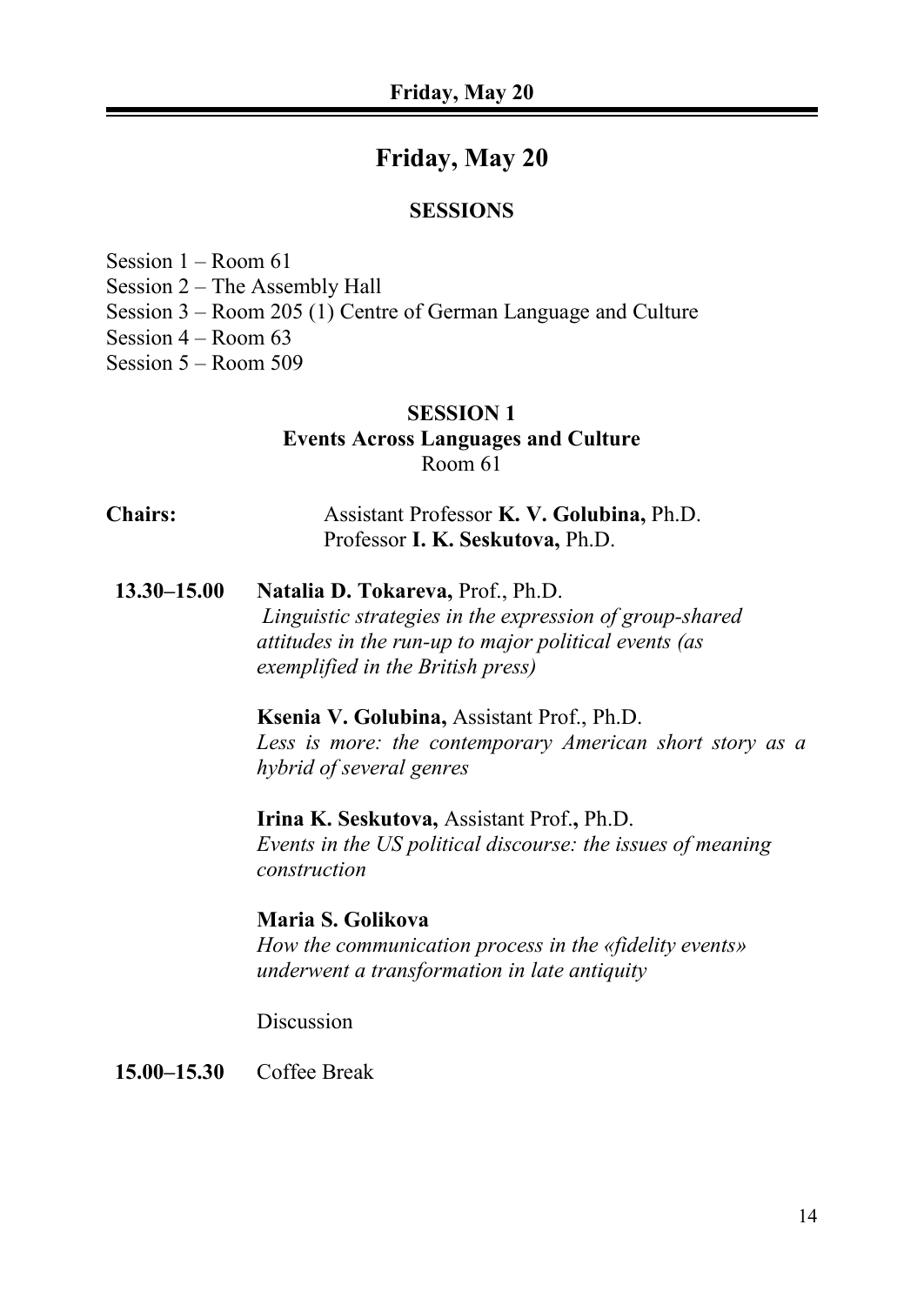**15.30–17.00 Varvara L. Burova,** Assistant Prof.**,** Ph.D. *An account of cognitive parameters of style in the process of interpreting*

#### **Konstantin I. Shpetny,** Assistant Prof., Ph.D.

*Event: Stylistic features of oratory discourse in diachrony – Part II*

#### **Alla O. Manukhina,** Ph.D.

*Events of the Albigensian war of 1201-1229 in the light of the subjective perception of its participants (based on a Latin chronicle and a Provençal poem of the 13th century)*

### **Svetlana A. Petrova,** Ph.D.

*The Other as an event in self-perception (based on the works of Patrick Chamoiseau)*

Discussion

**17.15** Plenary Session. Conference Closing (The Assembly Hall).

### **SESSION 2**

#### **Events in Different Types of Discourse** The Assembly Hall

# **Chairs**: Professor Dr. **T. V. Pisanova**, Professor Dr. **L. V**. **Moiseyenko**

**13.30–15.00 Tatiana V. Pisanova,** Prof.**,** Dr., *The reconstruction and assessment of events in the multi-subject environment of television news discourse*

# **Lilya V. Moiseyenko,** Prof.**,** Dr.

*Communication events and events in communication: a differentiation of the concepts*

**Maria V. Tomskaya,** Assistant Prof., Ph.D. *Academic conference as an event*

**Anna V. Kukovskaya** *Blogs as a link in a semiotic chain of texts*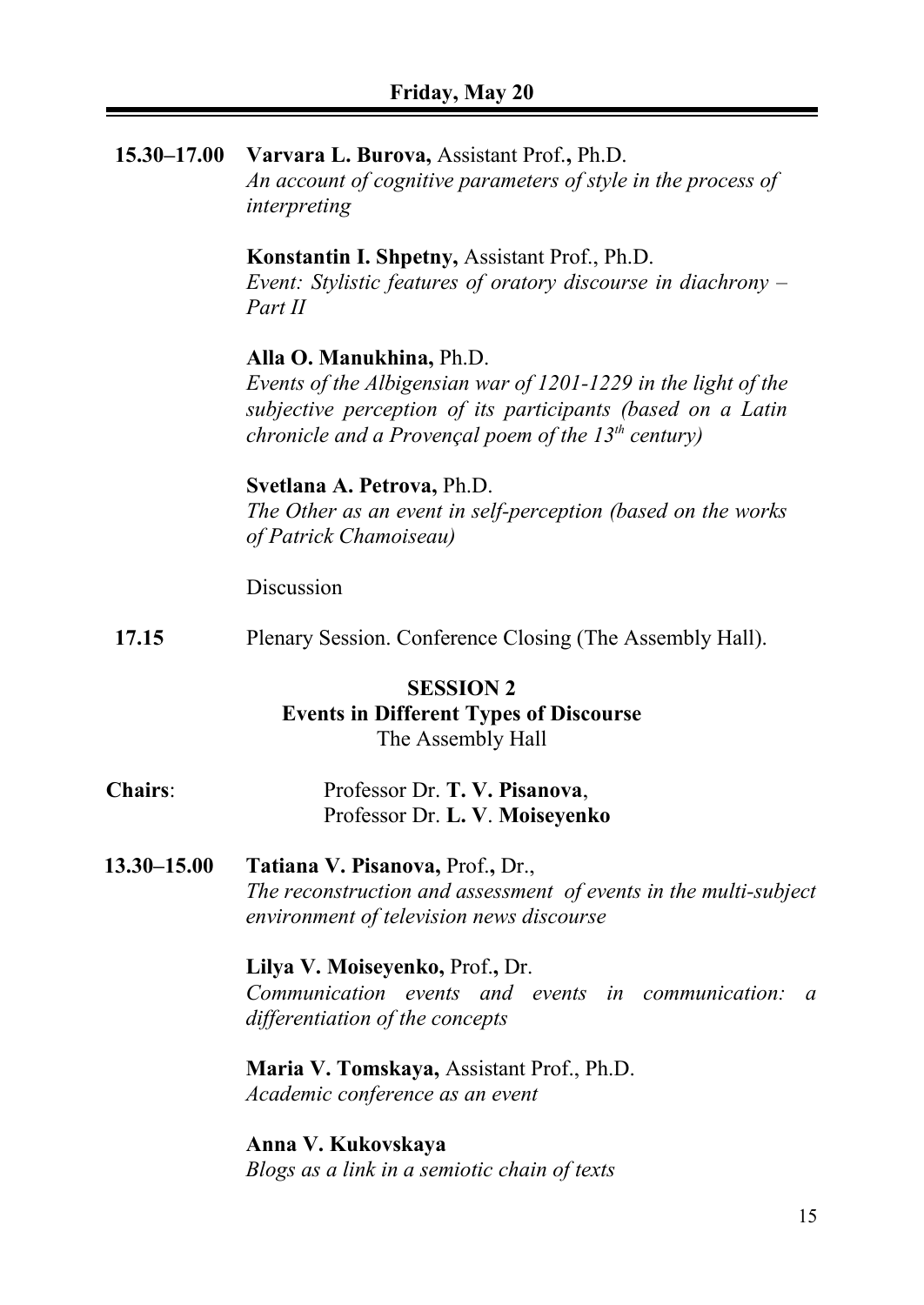#### Discussion

**15.00–15.30** Coffee Break

**15.30–17.00 Olga S. Volkova,** Ph.D. *The event potential of news story texts*

> **Alexandra S. Vanichkina,** Ph.D. *The genre of lawyers making pleas in the courtroom (based on pleadings in the US Supreme Court)*

**Maria B. Rarenko,** Ph.D., Senior Researcher *A Politician in the Focus*

**Anna V. Solopenko,** Ph.D. student *Transformation in the semantics of gender roles in print advertising* 

# **Oksana M. Shishova,** Ph.D. student *Communicative-pragmatic norms of participants' behavior in virtual communication (evidence from a German-language weblog)*  Discussion

**17.15** Plenary Session. Conference Closing (The Assembly Hall)

# **SESSION 3**

# **Lexical Dimension of Events**

Room 205 (1) Centre of German Language and Culture

- **Chairs**: Assistant Professor Dr. **I. A. Syomina,** Assistant Professor Dr. **M. I. Kiose**
- **13.30–15.00 Irina A. Syomina,** Assistant Prof.**,** Dr. *The event and the wide-meaning words*

**Maria I. Kiose,** Assistant Prof., Dr. *Event construal in textual models of indirect naming*

**Elena G. Borisova,** Prof.**,** Dr. *Analytical form of event nominations*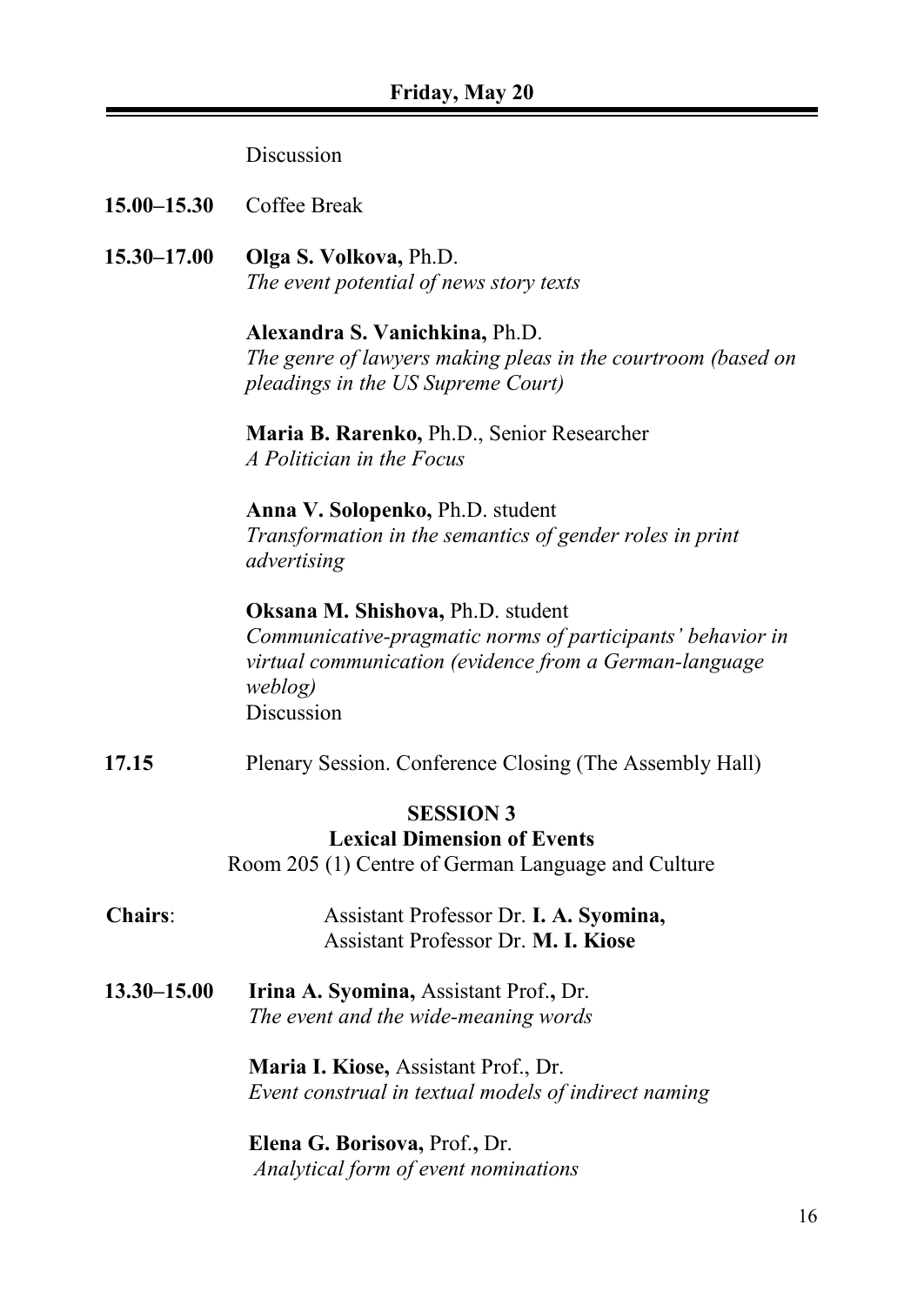#### **Irina E. Dyachkova,** Ph.D. student

*Event conceptualization in the semantics of idioms with individual discursive nominations (based on English idioms with an anthroponymic component)*

Discussion

- **15.00–15.30** Coffee Break
- **15.30–17.00 Elena V. Beloglazova,** Prof.**,** Dr. *Linguistic creativity in literary and scientific texts*

**Valery G. Kuznetsov,** Prof.**,** Dr. *Cognitive and nominative aspects of the internal form of a word*

**Marina Y. Avdovina,** Assistant Prof.**,** Psy.D. **Natalia I. Zhabo,** Ph.D. **Irina B. Chernyshova,** Ph.D. *Ecological terms in political discourse*

**Anna L. Bratseva,** Ph.D. student *Events at the intersection of common and specialized knowledge: biological terms in mass-media texts*

|       | Anastasia G. Zakharova, Ph.D. student                    |
|-------|----------------------------------------------------------|
|       | Precedent name Robin Hood as an event frame              |
|       | Discussion                                               |
| 17.15 | Plenary Session. Conference Closing (The Assembly Hall). |

**SESSION 4 Typology and Structure of Events** Room 63

- **Chairs**: Professor Dr. **E.G. Belyaevskaya,** Professor Dr. **A.E. Levitsky**
- **13.30–15.00 Elena G. Belyaevskaya,** Prof.**,** Dr. *Modeling event semantics: event vs. eventfulness*

**Andrey E. Levitsky,** Prof.**,** Dr. *Events through the lens of language and consciousness:*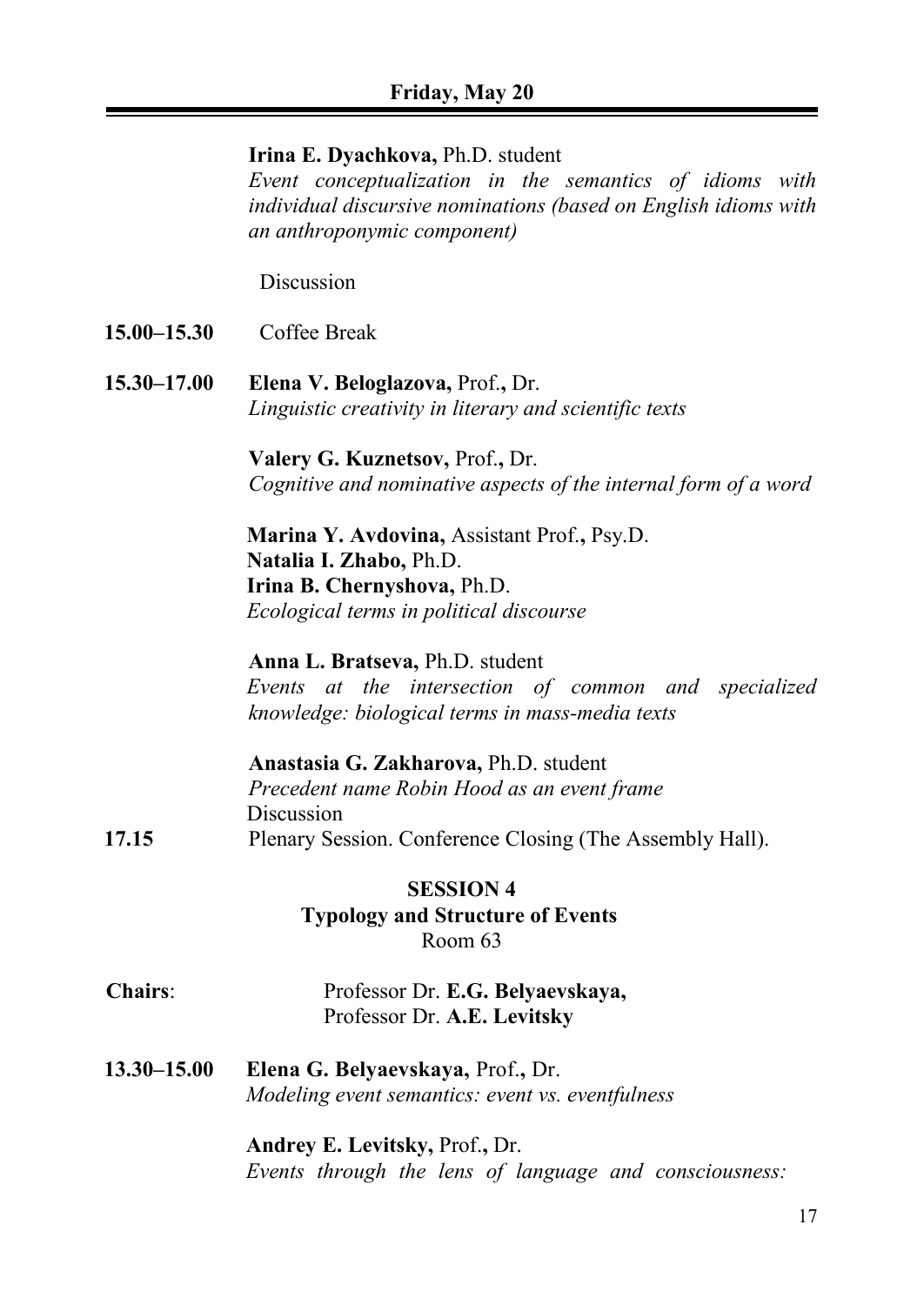# **Friday, May 20**

*experimental results of a free association task*

**Alexandra V. Nagornaya,** Assistant Professor**,** Dr. *A moment captured in words: the semantics of eventfulness of English attributive collocations with the noun "moment"*

**Natalia N. Troshina**, Ph.D., Senior Researcher *Linguistic aspects of cognitive style*

Discussion

- **15.00–15.30** Coffee Break
- **15.30–17.00 Pavel B. Parshin,** Assistant Prof., Ph.D. *Semantics of event in some (quasi)terminological expressions*

**Zoya A. Igina**, Assistant Prof.**,** Ph.D. *Trace evidence analysis of narratives: events and their footprints*

**Tatiana N. Yablokova,** Assistant Prof.**,** Ph.D. *Current approaches to the study of emotionality in linguistics*

**Inna Y. Esaulova,** Ph.D. student *Pragmatics of uncertainty discourse*

Discussion

**17.15** Plenary Session. Conference Closing (The Assembly Hall).

# **SESSION 5 Events Across Modalities** Room 509

- **Chairs**: Professor **K. M. Iriskhanova,** Ph.D., **E. I. Kremniova,** MD
- **13.30–15.00 Kira M. Iriskhanova,** Prof., Ph.D. *Stylistics of natural story-telling in Russian Sign Language*

**Anna A. Komarova,** Director the Deaf Education and Sign Language Centre, Moscow